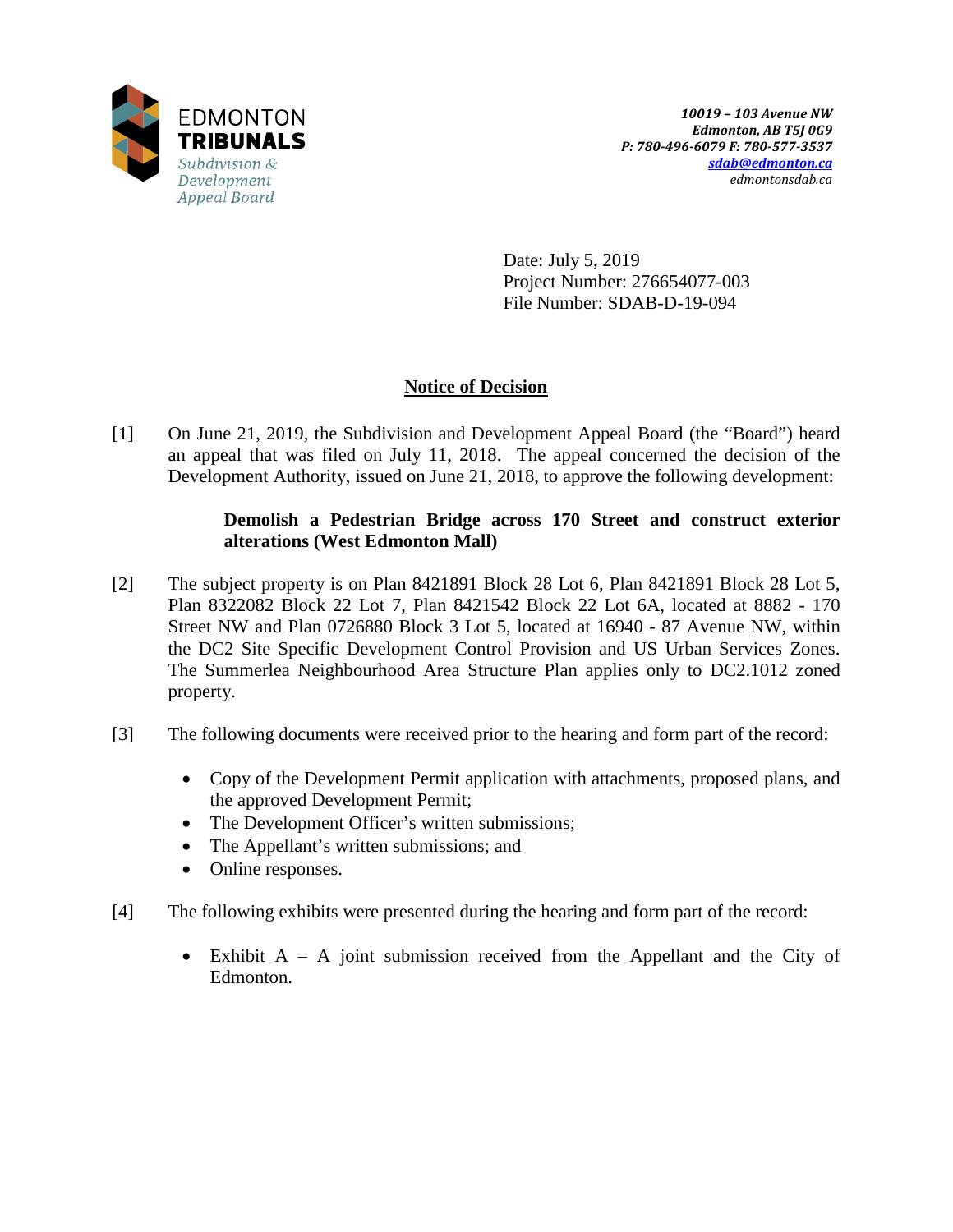## **Preliminary Matters**

- [5] At the outset of the appeal hearing, the Presiding Officer confirmed with the parties in attendance that there was no opposition to the composition of the panel.
- [6] The Presiding Officer outlined how the hearing would be conducted, including the order of appearance of parties, and no opposition was noted.
- [7] The appeal was filed on time, in accordance with Section 686 of the *Municipal Government Act*, RSA 2000, c M-26 (the "*Municipal Government Act*").

## **Summary of Hearing**

- *i) Position of Mr. Dhir, Legal Counsel for the Appellant, West Edmonton Mall and Mr. M. Gunther, City of Edmonton, Law Branch:*
- [8] Mr. Dhir thanked the Board for granting the previously requested postponements because it has allowed the City and West Edmonton Mall to come to a constructive resolution that is being presented today. This is consistent with natural justice and addresses the concerns of West Edmonton Mall, the City of Edmonton and the residents regarding the removal and reconstruction of the Pedestrian Bridge.
- [9] West Edmonton Mall agrees with the language contained in the proposed amendment to Condition No. 3.
- [10] Mr. Gunther submitted a copy of the amended Condition No. 3, and it was marked *Exhibit A*.
- [11] At this point, the Chair asked Mr. Dhir and Mr. Gunther to address the procedural issues that the Board must address pursuant to section 685(4) of the *Municipal Government Act* that applies to lands that are zoned Direct Control. Section 685(4) requires the Board to determine whether or not the Development Authority followed the direction of Council when making a decision. The Board can only substitute its decision if it is determined that the Development Authority failed to follow the direction of Council.
- [12] In response to a question, Mr. Gunther confirmed that DC2.1012 was amended after the appeal was filed in June 2018. However, the amendments have no impact on the subject site or the matter before the Board. This DC2 has been amended many times over the years but the original DC2.1012 still applies to the West Edmonton Mall site.
- [13] This is an unusual and unique situation because the Pedestrian Bridge that spans 170 Street is partially located in the DC2.1012 Site Specific Development Control Provision and partially located in the (US) Urban Services Zone. The portion of the bridge located on the west side of 170 Street is located in the DC2 Zone, West Edmonton Mall site and the east portion of the bridge is located in the (US) Urban Services Zone, the Alberta Health Services Site.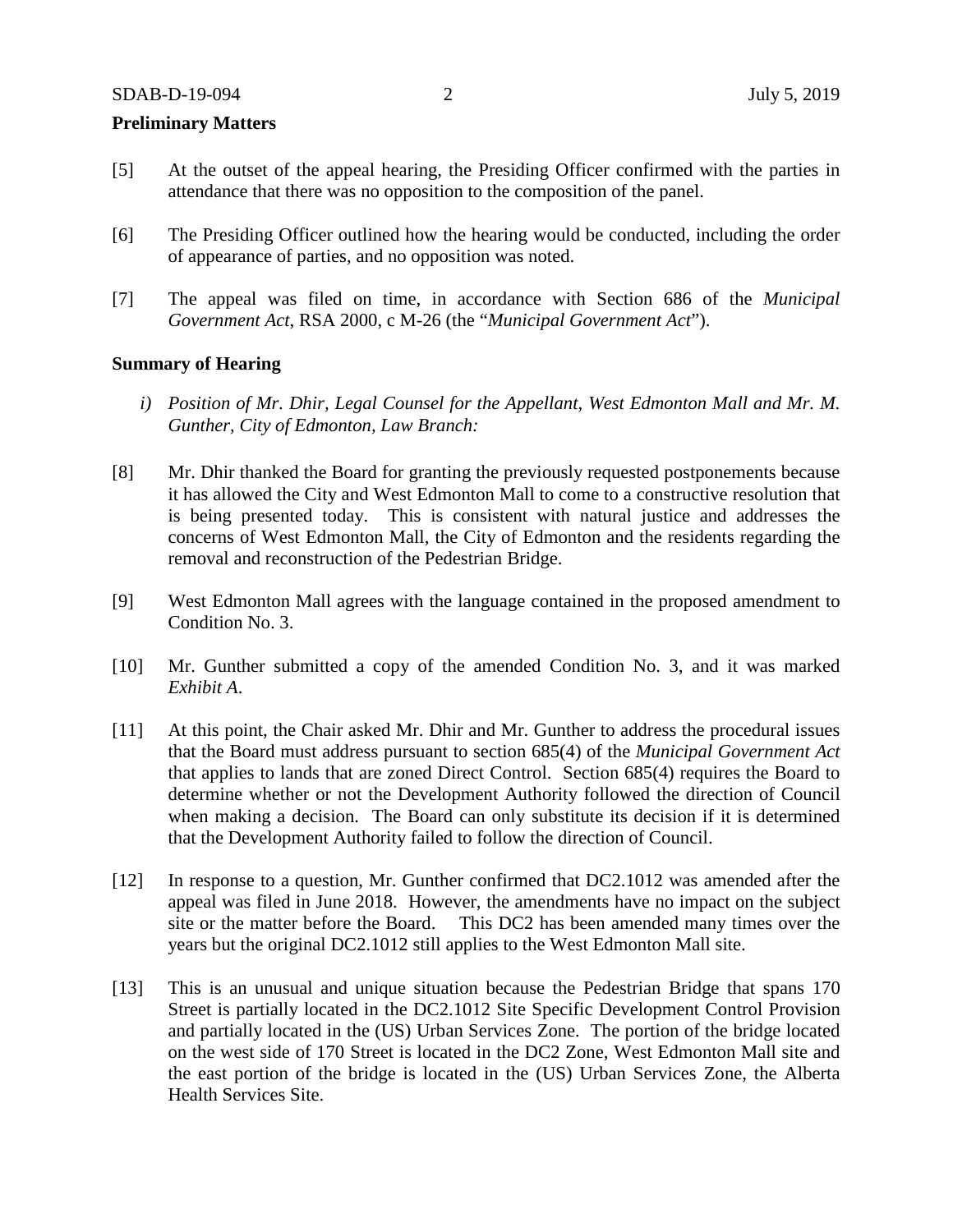- [14] According to the *Edmonton Zoning Bylaw*, zones run to the middle of a roadway. In this situation, both the usual powers provided to the Board for a development located in the (US) Urban Services Zone and the more limited powers outlined in section 685(4), of the *Municipal Government Act* apply.
- [15] It was Mr. Gunther's opinion that the direction of Council outlined in DC2.1012 is not specific and does not address the imposition of conditions. Section 650 of the *Municipal Government Act* allows Council in a land use bylaw to impose a condition requiring the applicant to enter into an agreement with the municipality to construct or pay for a road, a public walkway and install or pay for the installation of public utilities. There are also obligations contained in the original development agreements that have to be considered. All of these factors combined resulted in the imposition of Condition No. 3.
- [16] It was his opinion that the direction of Council is not specific and can accommodate the proposed amended condition. The requirements of section 685(4) of the *Municipal Government Act* only apply to a portion of this proceeding and it was his opinion that the direction of Council is best reflected by the proposed amended Condition No. 3.
- [17] Mr. Gunther agreed with the Chair that there is a gap in the law because in *Garneau Community League v Edmonton (City),* 2017 ABCA 374, the Court of Appeal did not deal with the imposition of conditions, which is different from the specific direction of Council provided in a Direct Control Zone and the specific land uses that are intended.
- [18] It was his opinion that conditions may be set out in a Direct Control Zone but if limited guidance regarding conditions has been provided, the Board has more flexibility to make a decision that is appropriate.
- [19] Prior to the issuance of the development permit, discussions were held with West Edmonton Mall regarding the replacement of the Pedestrian Bridge and who would be responsible for the costs. Condition No. 3 that was imposed on the development permit that was issued on June 21, 2018 did not accurately reflect those discussions and required West Edmonton Mall to bear all costs for replacement and reconstruction of the bridge. That condition was appealed and is the subject of the proposed amendment. The imposition of the original condition could be viewed as an error by the Development Officer.
- [20] This situation is unique and it would be absurd to conclude that half of the bridge falls in one zone and the other half in another zone.
- [21] Regardless of the jurisdictional issue, the Applicant and the City of Edmonton both agree that the amendment contained in the joint submission is the best outcome for the City.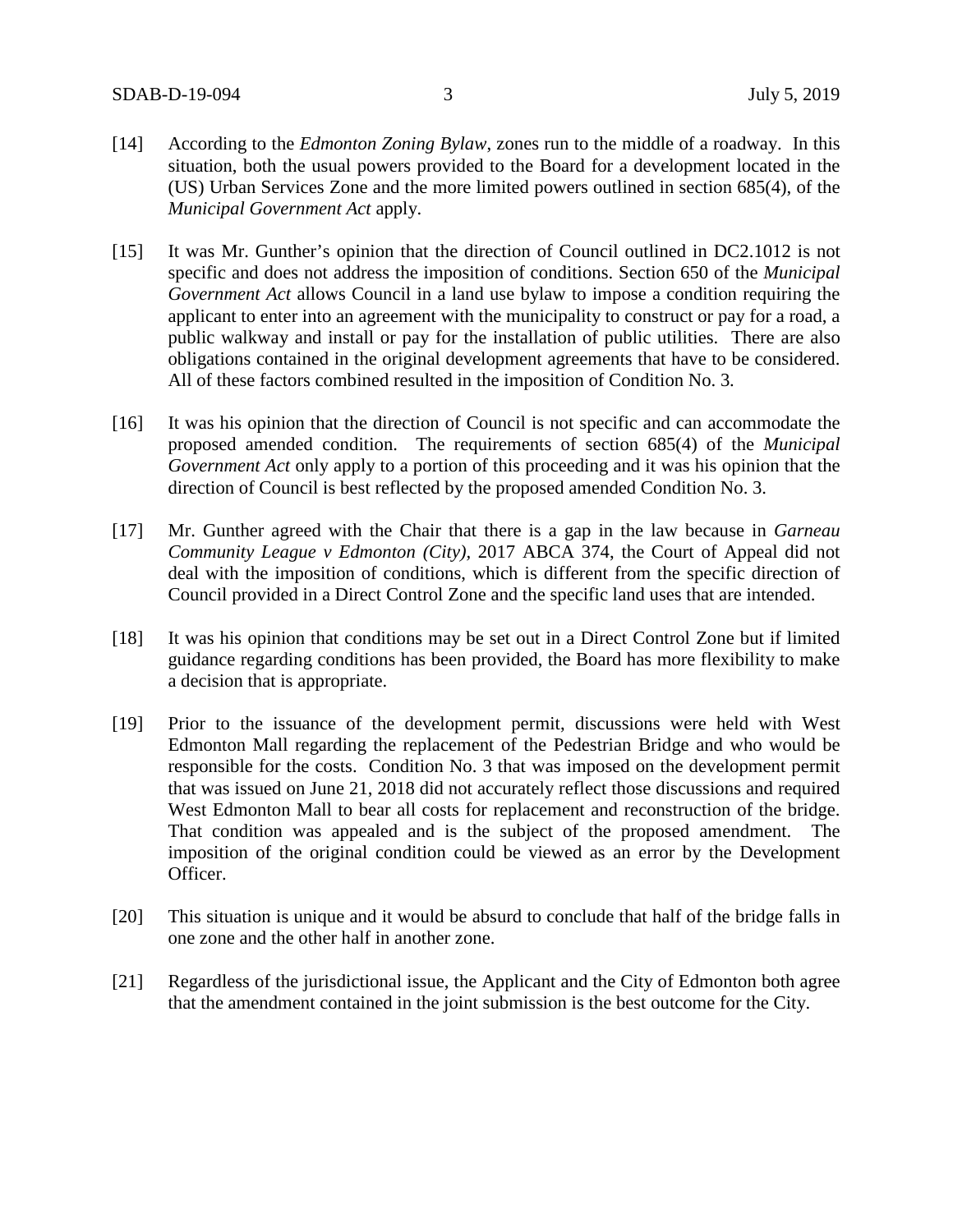- [22] Therefore this is the best way for the Board to address the jurisdictional issue to exercise the power provided in section 687(3)(d) of the *Municipal Government Act* which states that the Board "may confirm, revoke or vary an order, decision or development permit or any condition attached to any of them or make or substitute an order, decision or permit of its own".
- [23] Mr. Dhir agreed with all of the comments made by Mr. Gunther.
- [24] In response to a question, Mr. Dhir indicated that the decision was made not to withdraw the appeal because the original condition would remain on the approved development permit. The Development Officer is functus and could not amend the condition to reflect the agreed upon amendment. Therefore, the only way to change the wording of the condition on the development permit was to proceed by way of a joint submission and have the Board consider and hopefully endorse the proposed amendment to the condition.
- [25] The joint submission is that Condition No. 3 should be amended.
- [26] West Edmonton Mall and the City of Edmonton agreed at a meeting on June 12, 2018 that the Pedestrian Bridge was a public safety hazard and had to be removed forthwith. It was agreed that the need for a replacement of the overpass would be addressed at a later date because the City did not have any studies or surveys regarding the use of the overpass. West Edmonton Mall applied for a development permit to have the bridge removed and it was issued on June 21, 2018. The approval allowed the removal of the overpass subject to conditions. However, Condition No. 3, the "rebuild condition" was not discussed at the meeting and was imposed in error.
- [27] It was Mr. Dhir's opinion that this error resulted from a lack of communication and that the joint submission before the Board today captures the intent of the parties as discussed at the meeting that was held on June 12, 2018. The bridge was removed by West Edmonton Mall on June 26, 2018.
- [28] This is a unique situation that was not contemplated in the regulations or the legislation.
- [29] Mr. Gunther agreed that the language contained in the amended condition captures the discussion that occurred between the City of Edmonton and West Edmonton Mall as it relates to development issues.
- [30] Discussions have been ongoing with residents and representatives of various community groups to ensure that their concerns were seriously considered. West Edmonton Mall considers itself a member of the community and wants to do what is best for the residents.
- [31] Mr. Dhir and Mr. Gunther both agreed that certain media reports inaccurately described the situation which may have amplified the concerns of the residents.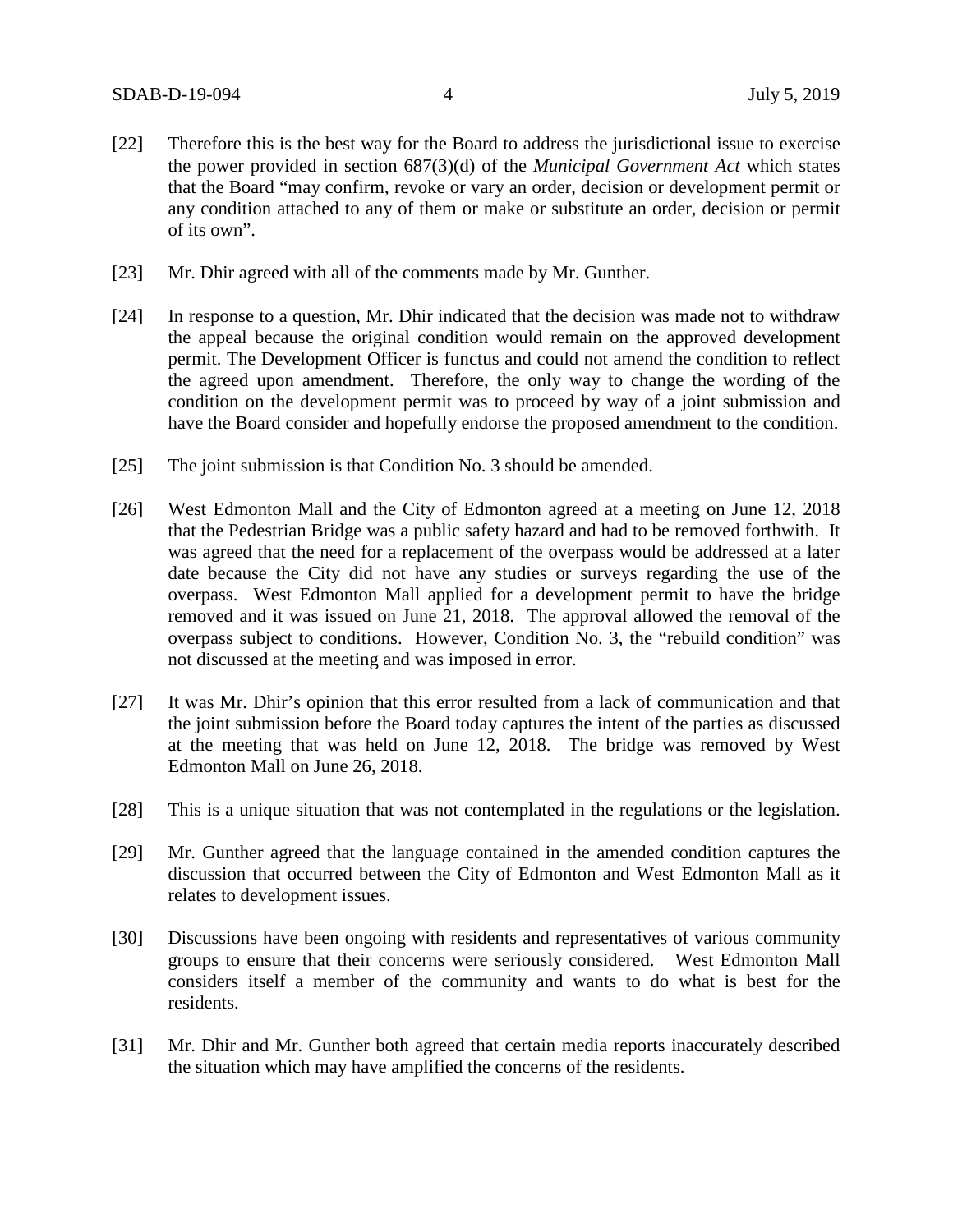- [32] The community is aware that the City and West Edmonton Mall are acting in good faith to ensure that their concerns regarding the replacement of the Pedestrian Bridge are being addressed through this process.
- [33] The joint submission, the amendment to Condition No. 3 is being submitted for the Board's approval.
- [34] Mr. Gunther reviewed the original Condition No. 3 that was imposed on the development permit that was issued on June 21, 2018. That condition stated that:

In accordance to the existing Development Agreement between the City and West Edmonton Mall, which continues to be in force, a Pedestrian Bridge Overpass across 170 Street is required. As such:

- a) A new Pedestrian Bridge Overpass across 170 Street shall be replaced and reconstructed, connecting the west side to West Edmonton Mall at 8882 – 170 Street (Lots 5 and 6, Block 28, Plan 842 1891, Lot 6A, Block 22, Plan 842 1542, Lot 7, Block 22, Plan 832 2082 and Lot 4, Block 28, Plan 822 2590) and the east side to Alberta Health Services at 16940 – 87 Avenue (Lot 5, Block 3, Plan 072 6880), to the satisfaction of the City of Edmonton, City Operations, Bridges, Structures and Open Space Maintenance Engineer. All costs of replacement and reconstruction shall be borne by the owners of West Edmonton Mall.
- b) The owners of West Edmonton Mall shall submit a detailed design of a new 170 Street Pedestrian Bridge Overpass, including pedestrian connections on the West Edmonton Mall site and Alberta Health Services site, to the satisfaction of the Development Officer and City of Edmonton, City Operations, Bridges, Structures and Open Space Maintenance Engineer.
- c) The owners of West Edmonton Mall shall provide, in writing, a time line for reconstruction of the Pedestrian Bridge Overpass by September 4, 2018, to the satisfaction of the Development Office and City of Edmonton, City Operations, bridges, Structures and Open Space Maintenance Engineer.
- [35] The joint submission is an amended Condition that reflects a cost sharing agreement that has been agreed upon by West Edmonton Mall, the City of Edmonton, Alberta Health Services, and other institutions that will benefit from the reconstruction of the bridge.
- [36] The proposed LRT expansion will require the acquisition of some land from West Edmonton Mall. Therefore, West Edmonton Mall and the City of Edmonton both agree that the most efficient course of action is to deal with the matters together.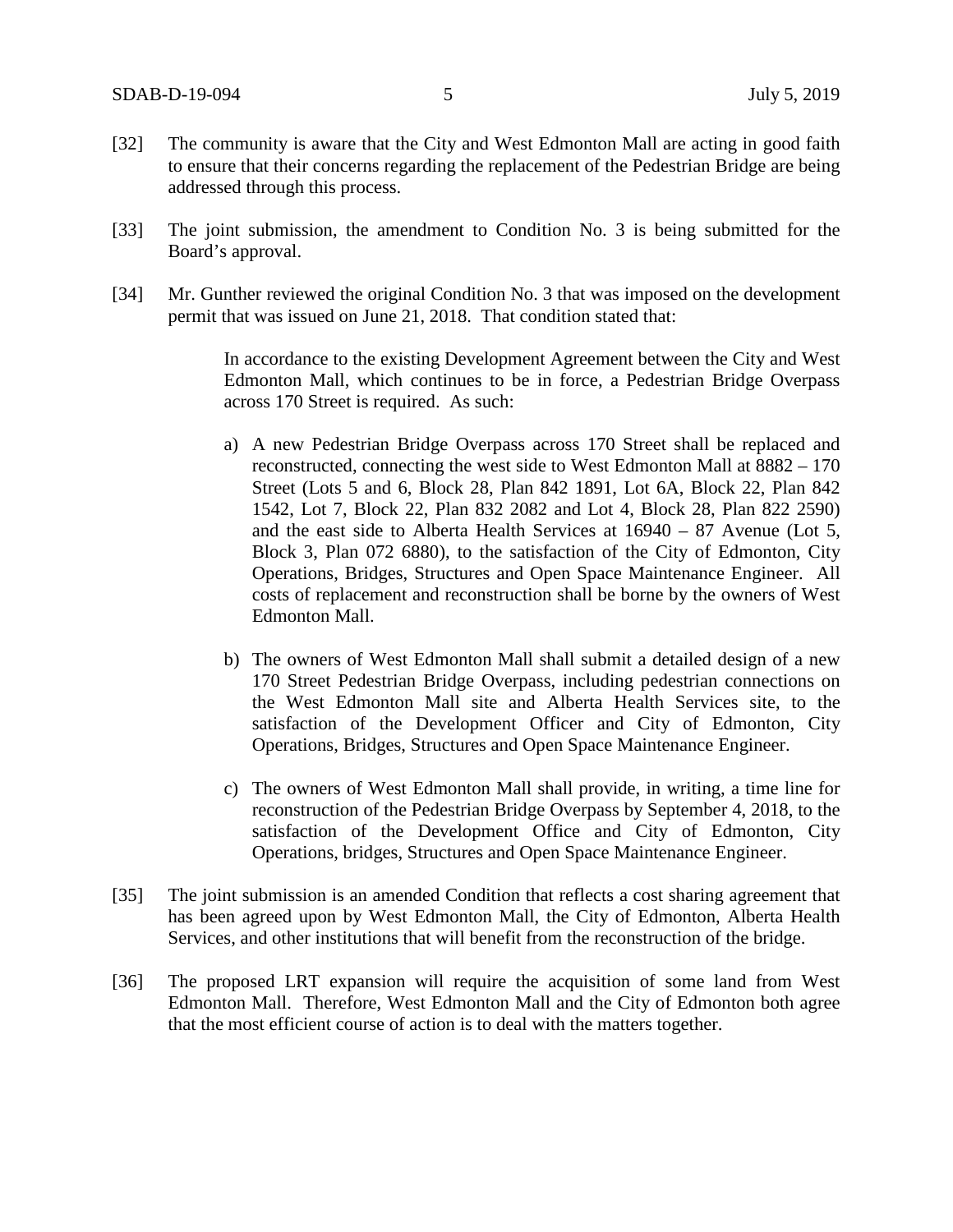- [37] Mr. Gunther confirmed that the conceptual planning for the new Pedestrian Bridge has commenced. The proposed amended condition acknowledges the necessity of the Pedestrian Bridge, addresses cost sharing, will ensure design efficiencies in accordance with city standards. The end result will benefit the residents of this area, West Edmonton Mall and the taxpayers.
- [38] Mr. Gunther read the joint submission, the amended Condition No. 3 which states:

West Edmonton Mall and the City of Edmonton shall enter into an Agreement for the construction of a new Pedestrian Overpass spanning 170 Street from West Edmonton Mall at 8882 – 170 Street (Lots 5 and 6, Block 28, Plan 842 1891, Lot 6A, Block 22, Plan 842 1542, Lot 7, Block 22, Plan 832 2082, and Lot 4, Block 28, Plan 822 2590) to Alberta Health Services at 16940 – 87 Avenue (Lot 5, Block 3, Plan 0726880), and such agreement shall contemplate any agreed-upon cost sharing and mechanisms therefore. Such agreement shall not preclude cost sharing mechanisms from third-parties, and may be incorporated into the parties' agreements regarding LRT infrastructure.

- [39] The land on the east side of 170 Street is owned by Alberta Health Services. The Misericordia Hospital, a long term care facility and retirement housing, is located on the land.
- [40] They are optimistic that the Provincial Government will contribute funds towards the project and that the infrastructure requirements for the LRT intersection and the proposed new Pedestrian Bridge can be addressed at the same time.
- [41] The City of Edmonton is of the opinion that the amended condition will allow the most cost effective approach for taxpayers and therefore it is reasonable to allow West Edmonton Mall to take advantage of the efficiencies that will be provided and to work with the City in a collaborative manner.
- [42] Mr. Gunther and Mr. Dhir provided the following information in response to questions from the Board:
	- a) The original, existing Development Agreement between the City of Edmonton and West Edmonton Mall that required the development of the Pedestrian Bridge dates back to the 1980's when the mall was built. It is not possible to require a new development permit application or to amend the Development Agreement that was signed over 30 years ago. Therefore, the proposed joint submission to amend the original Condition No. 3 is the cleanest way to deal with the issue.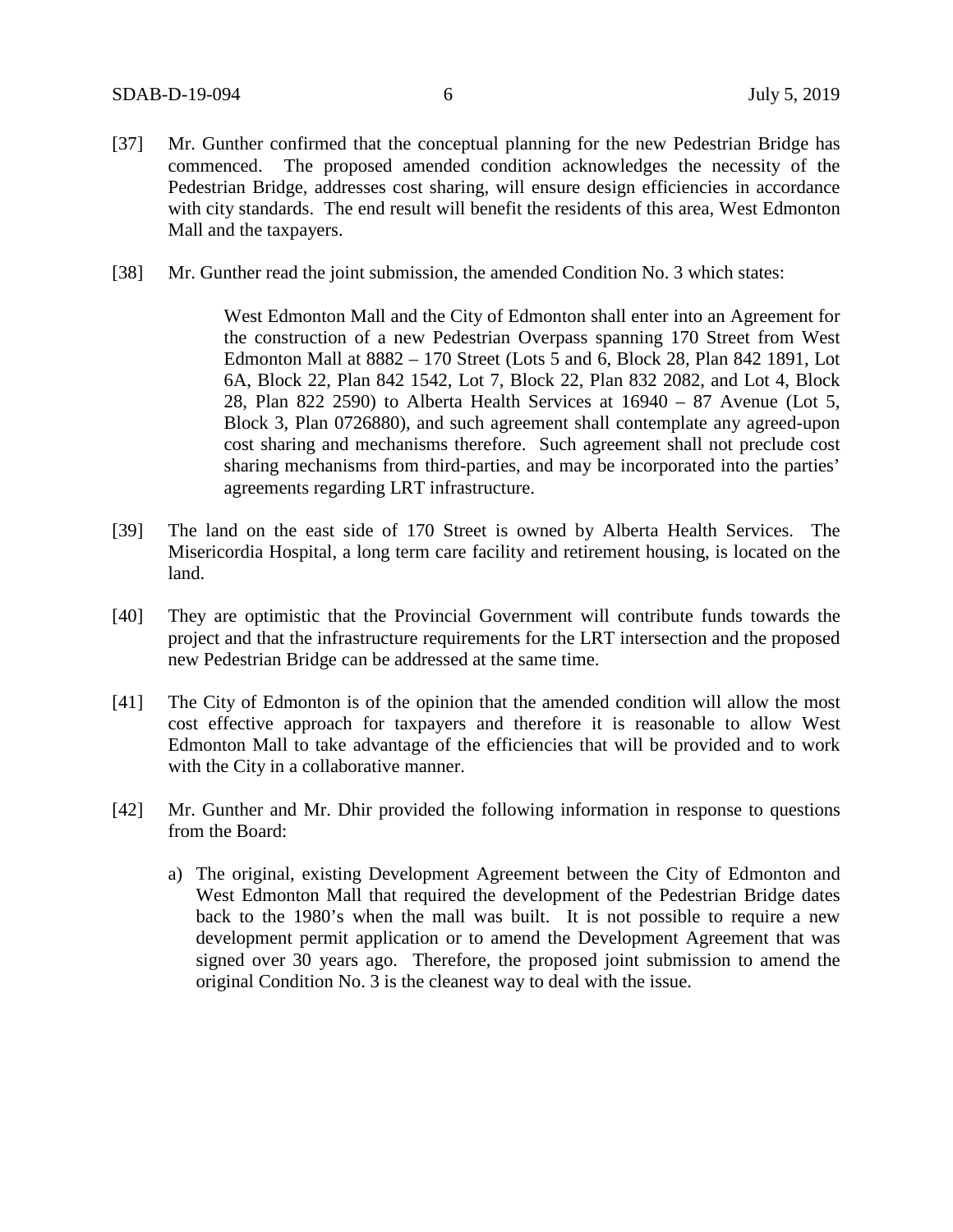- b) There were several Development Agreements entered into between 1987 and 1990 that related to various parts of the construction of West Edmonton Mall. It was acknowledged that those Development Agreements required a Pedestrian Bridge across 170 Street.
- c) The proposed amended Condition No. 3 does not deviate from the original Development Agreements that were undertaken between West Edmonton Mall and the City of Edmonton. The proposed cost sharing agreement is a fair response to the lack of clarity contained in the Development Agreements regarding the maintenance and replacement of the Pedestrian Bridge.
- d) The proposed cost sharing agreement ensures the replacement of the Pedestrian Bridge over 170 Street which addresses the concerns of the residents of this area to provide a safe crossing over 170 Street.
- e) The proposed amendment is consistent with the Development Agreements that were taken out in the 1980's, addresses the grey area of the law and is in the best interests of the public.
- f) Mr. Dhir and Mr. Gunther agreed that their joint submission is the best way to resolve the cost of replacing the bridge because it will avoid years of litigation in an attempt to determine who is responsible for maintaining and replacing the structure that will ensure that the residents of west Edmonton have a safe way to cross 170 Street.
- g) Because of the grey area in the law, litigation could go in any direction. It was acknowledged that the bridge needs to be rebuilt and the City of Edmonton is acknowledging its role in that process by allowing this construction to be wrapped up in the larger development that includes the future LRT construction.
- h) It was their opinion that the inclusion of an agreement to agree in the proposed amended Condition No. 3 is permissible in planning law pursuant to section 650 of the *Municipal Government Act*.
- i) If, for some reason, negotiations fall apart, there is an obligation to replace the Pedestrian Bridge and each party has its own remedies. The *Municipal Government Act* provides mechanisms to ensure that developers do what they say.
- j) Mr. Dhir reiterated that West Edmonton Mall has worked constructively with the City over the past 30 years and prides itself in being a valued member of the community. West Edmonton Mall is currently involved in discussions with the City regarding the future expansion of the LRT and the reconstruction of the Pedestrian Bridge is part of that development. It was his opinion that the City maintains the biggest advantage in the discussions because of the required land expropriation. This should provide some confidence to the Board and the general public that an agreement can be reached to the satisfaction of both the City of Edmonton and West Edmonton Mall.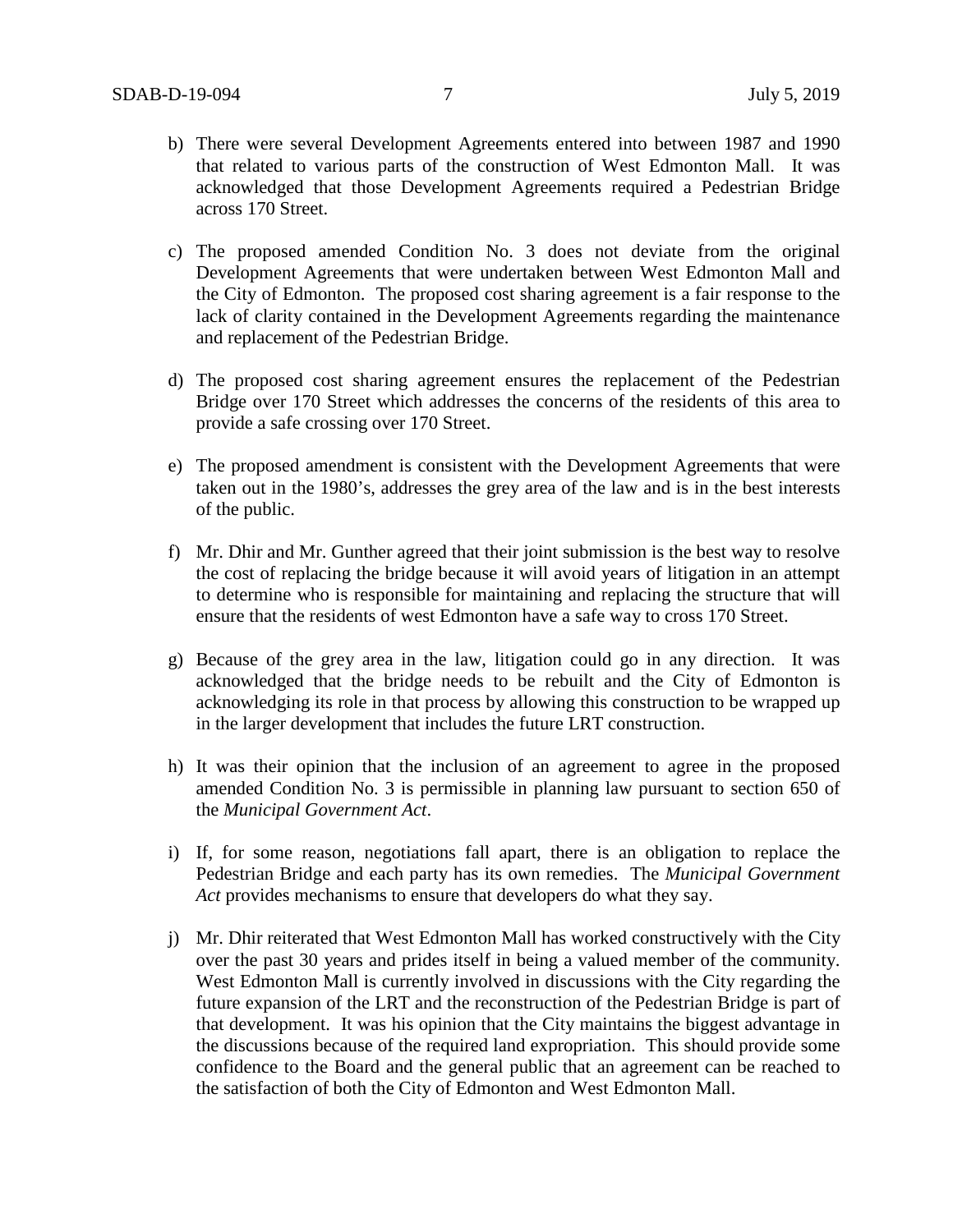- k) Mr. Dhir agreed that the Development Agreements are ambiguous regarding whether the costs of maintaining and replacing the Pedestrian Bridge should be borne by the City of Edmonton, West Edmonton Mall, or both.
- *ii) Position of Affected Property Owners:*

*Ms. Hall* 

- [43] Ms. Hall resides about four blocks from the Pedestrian Bridge. She used the bridge four or five times per week to access the mall or the Italian Centre. Students from the local high school have also been impacted as they used it two or three times per day.
- [44] Her City Councilor cautioned that there may be changes made to the bridge. She just wants the bridge replaced without any additional expense. There has to be a time limit imposed, even though it is her experience with other projects timelines are not met. The timelines need to be committed to in writing. The bridge was built to address safety concerns. Those safety concerns still remain. Street level crossing does not make any sense. The stop gap solution can easily become a permanent solution. There are 6 lanes of traffic. Elderly people from the retirement homes cannot cross the 6 lanes in time. Level crossing is not a solution.
- [45] The City says it is more cost effective to wrap it together with the LRT which is five years away. She questioned whether it would be more cost effective.
- [46] The wording of the initial development agreement is ambiguous. Will these problems be resolved in the new construction? Both parties have to be clear. What does the shared cost mean to the taxpayer?
- [47] In response to questions from the Board, Ms. Hall stated:
	- a) Pedestrians are currently crossing at 87 Avenue and 95 Avenue.
	- b) She is not aware of a shuttle bus servicing from the seniors residences to the Mall.
	- c) Crossing 170 Street is difficult for even motorized wheelchairs. Drivers have to be aware.
	- d) The Pedestrian Bridge was handicap accessible. There were no steps and ramps, so all of the seniors could easily get across. There is a parking lot to walk through after the crossing but that she was not aware of any accidents.
	- e) The bridge does not need to be enhanced, simply replaced.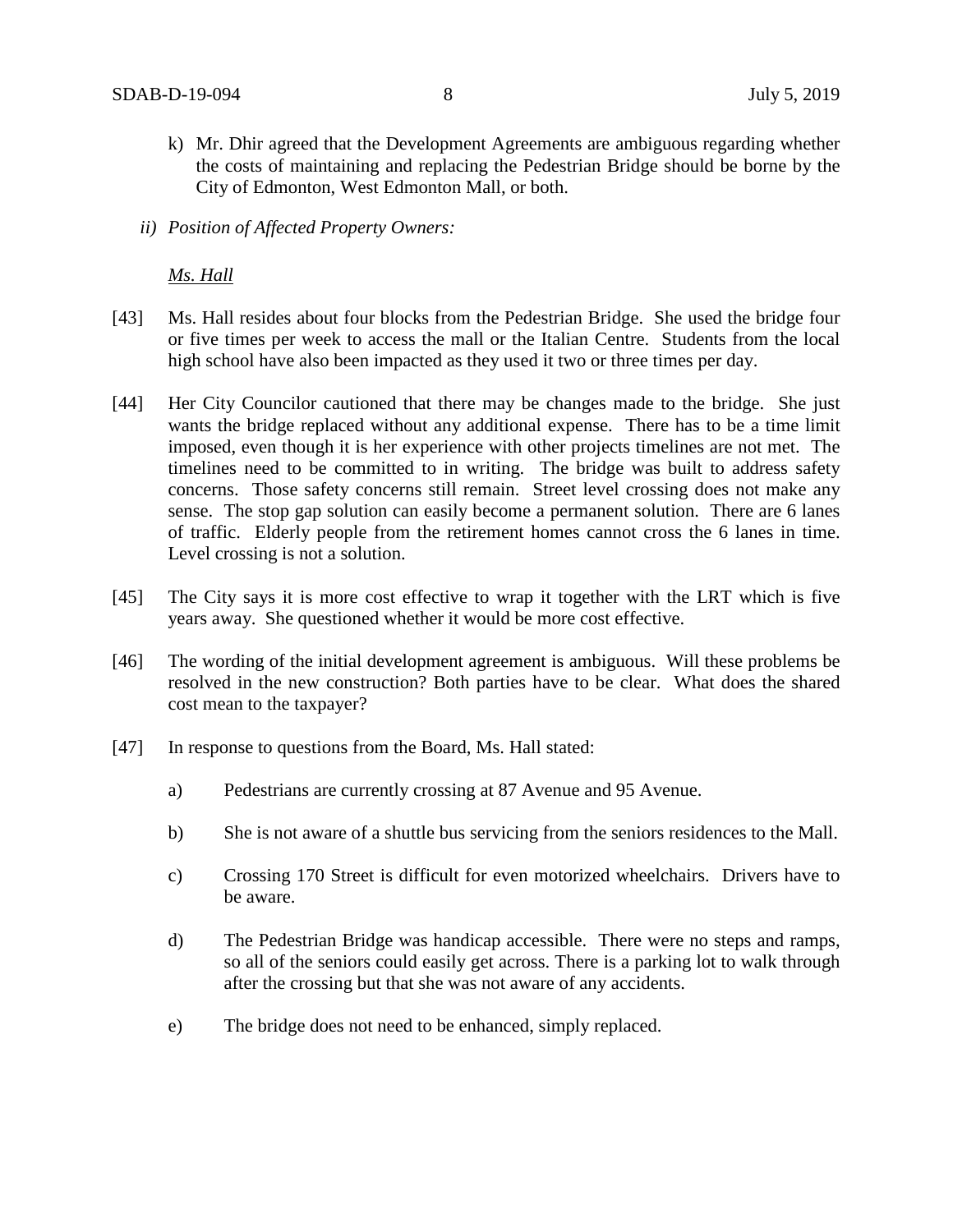*Mr. Goyeau*:

- [48] Mr. Goyeau is a regular user of the mall and he resides one mile away.
- [49] He understands the hearing today is with regards to an amendment to a condition. He hopes that it is possible to adjust the amendment to address more concerns.
- [50] He shares the same concerns of Ms. Hall.
- [51] Problems have arisen because nothing has been brought forward about the agreement between the City of Edmonton and West Edmonton Mall. It is hard for the neighbourhood to understand what is going on.
- [52] The bridge is a neighbourhood necessity.
- [53] He wonders what exactly the timelines are. It has now been a year without the bridge and no one understands why it had to be removed or the safety concerns dealt with in a different manner. Can the Board impose timelines? He opposes further delays. He is asking the Board to keep the matter open to address further concerns.
- [54] He is receptive to level crossing, as long as it was a temporary installation until the Pedestrian Bridge is replaced.

#### *Mr. Komljenovic*

- [55] Mr. Komljenovic lives close to the Misericordia Hospital.
- [56] The bridge is needed for the safety of the residents in this neighbourhood.
- [57] The residents are upset and are not sure what is happening with the replacement of the Pedestrian Bridge.

#### *iii) Rebuttal of Mr. Dhir and Mr. Gunther:*

- [58] Mr. Dhir agreed that the inclusion of an agreement to agree is contemplated in both section 650 of the *Municipal Government Act* and section 15 of the *Edmonton Land Use Bylaw*.
- [59] The purpose of the appeal is to address the imposition of a condition regarding the responsibility of costs. Timelines are not subject to this appeal and West Edmonton Mall is not disputing the necessity of replacing the Pedestrian Bridge.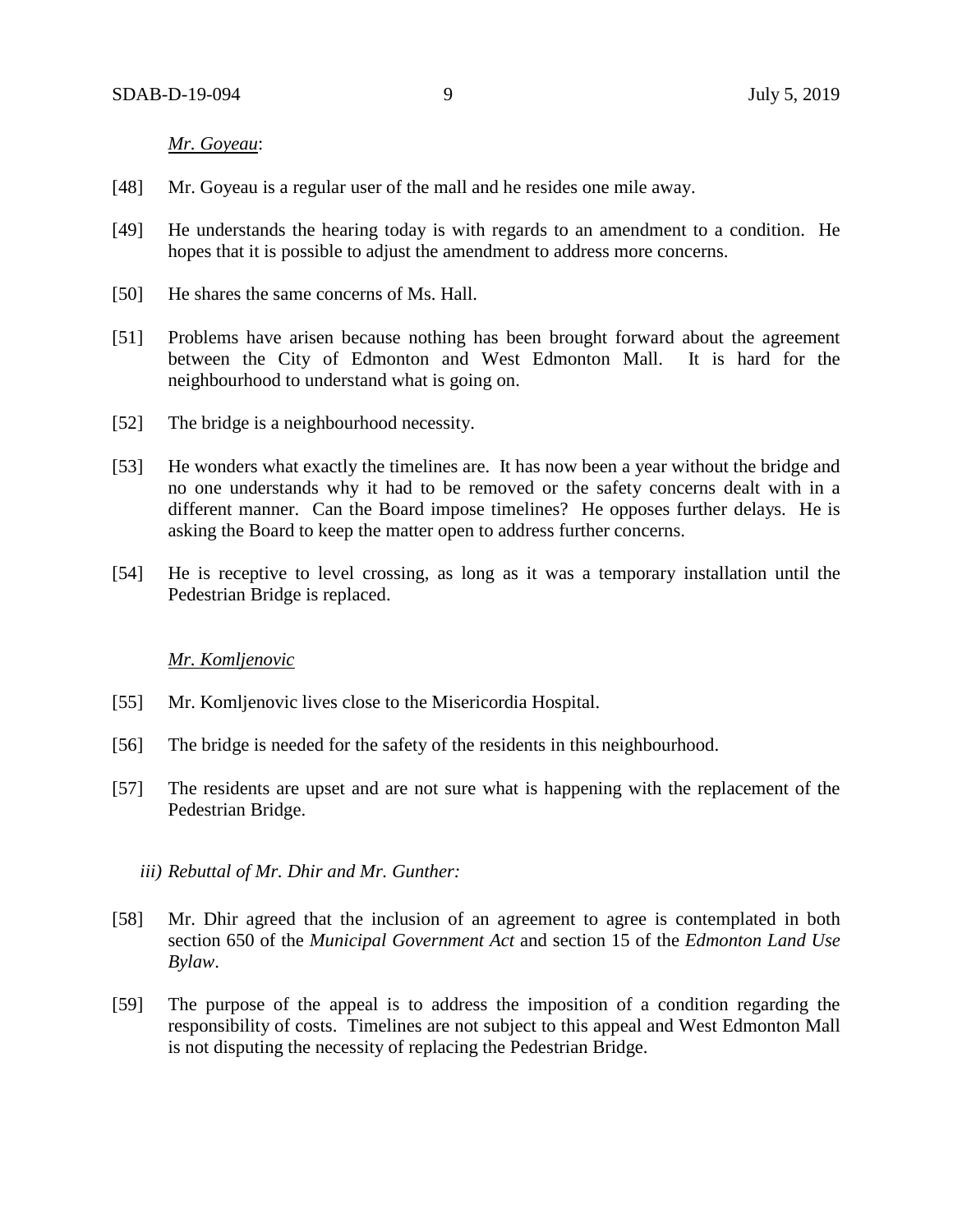- [60] The Pedestrian Bridge had to be demolished in response to a critical concern related to public safety and security that was posed by the continuation of its use. The assessment of the bridge was undertaken by qualified Engineers and it wat not taken lightly. At a meeting with the City of Edmonton on June 12, 2018, West Edmonton Mall agreed to initiate the removal of the Pedestrian Bridge to address public safety. Both parties agreed at the meeting, that the associated costs would be addressed at a later date. However, the condition imposed on the development permit that was issued for the demolition of the Pedestrian Bridge did not reflect that discussion.
- [61] Mr. Dhir reiterated that West Edmonton Mall has never resisted the replacement of the Pedestrian Bridge. The appeal was filed simply to address the allocation of the associated costs.
- [62] Mr. Gunther advised that a concept plan for a new Pedestrian Bridge is underway. Work has begun on design options and community consultation. This work will not be impacted by the date on which an agreement is finalized with West Edmonton Mall. The City is moving forward on this initial work while negotiating the associated costs with West Edmonton Mall.
- [63] Mr. Gunther reiterated the fact that the Pedestrian Bridge is located in both a conventional land zone and a DC2 zone. The Board can exercise its normal variance powers for the portion of the bridge that is located in the conventional zone and must produce a reasonable decision for the remaining portion of the bridge.
- [64] Mr. Gunther is not familiar with any Court of Appeal case law that deals with the imposition of conditions in a Direct Control Zone other than the general obligation to ascertain the direction of Council. In *Garneau Community League v Edmonton (City),* 2017 ABCA 374, the Court of Appeal primarily considered development in a Direct Control Zone. It was his opinion that the imposition of conditions in a Direct Control Zone is an issue for another day. The key in this situation is to explain why the Board reached a specific conclusion.
- [65] Mr. Dhir clarified that the original reasons for appeal were submitted in June 2018 and addressed every live issue at that time. However, over the past year several issues have been resolved, including the necessity to replace the Pedestrian Bridge over 170 Street. When the appeal was filed, not even the City of Edmonton could provide numbers regarding the usage of the Pedestrian Bridge.
- [66] Following the meeting on June 12, 2018, West Edmonton Mall proceeded to have the Pedestrian Bridge removed quickly because of the public safety concerns based on an agreement with the City that the associated costs would be discussed at a later date.
- [67] The Development Officer made any error by imposing a condition that all costs of replacement and reconstruction should be borne by West Edmonton Mall which did not reflect the agreement that was reached at the meeting held on June 12, 2018.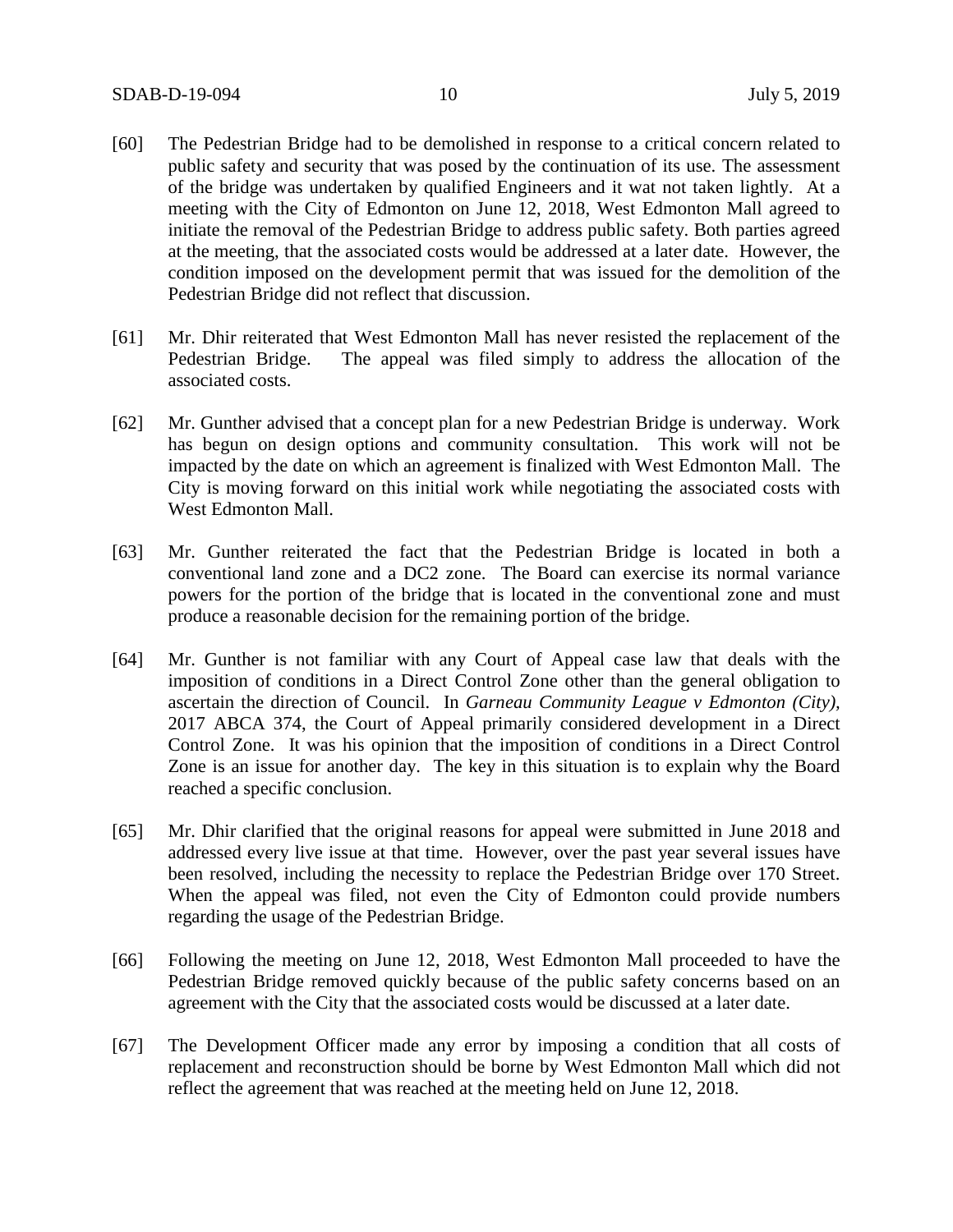- [68] A condition regarding timelines was not included in amended Condition No. 3 because there are still outstanding issues regarding the location of the bridge. Part of the design concept plan that is underway is to determine where the Pedestrian Bridge should be located in order to benefit the most pedestrian traffic. Engineering and construction plans have to be prepared, including a decision on whether to build the bridge on site or off site. Therefore, it is difficult to commit to a timeline because the scope of the work is not yet known.
- [69] Mr. Dhir clarified that the only outstanding matter for West Edmonton Mall is to enter into a cost sharing agreement. The City of Edmonton is responsible for all of the public consultation, design and engineering work and the ultimate timelines for the project.
- [70] Condition No. 3 imposed on the development permit that was issued in June, 2018 required West Edmonton Mall to submit detailed design plans. The amended Condition No. 3 provides some flexibility during the design process.
- [71] The language used in amended Condition No. 3 should provide confidence to the public that their concerns will be addressed.
- [72] Mr. Dhir noted that the address for the proposed development included on the development permit includes the Alberta Health Services lands located on the east side of 170 Street. This is a unique situation because the development spans a road right of way and the zone line is located in the middle of the roadway. At least 50 percent of this development is located in the (US) Urban Services Zone which is a conventional zone. Therefore, pursuant to section 687(3) of the *Municipal Government Act*, the Board has the authority to confirm, revoke or vary a condition.
- [73] Varying Condition No. 3 on the development permit that was issued in June 2018 to the wording proposed in the joint submission best reflects the intentions of both West Edmonton Mall and the City of Edmonton and is in the best interest of the taxpayers.

## **Decision**

[74] The appeal is **ALLOWED IN PART** and the decision of the Development Authority is **VARIED**. The development is **GRANTED** as approved by the Development Authority, subject to the following amendments:

> The Board **DELETES** the following condition from the Decision of Approval by the Development Authority:

3. In accordance to the existing Development Agreement between the City and West Edmonton Mall, which continues to be in force, a Pedestrian Bridge Overpass across 170 Street is required. As such: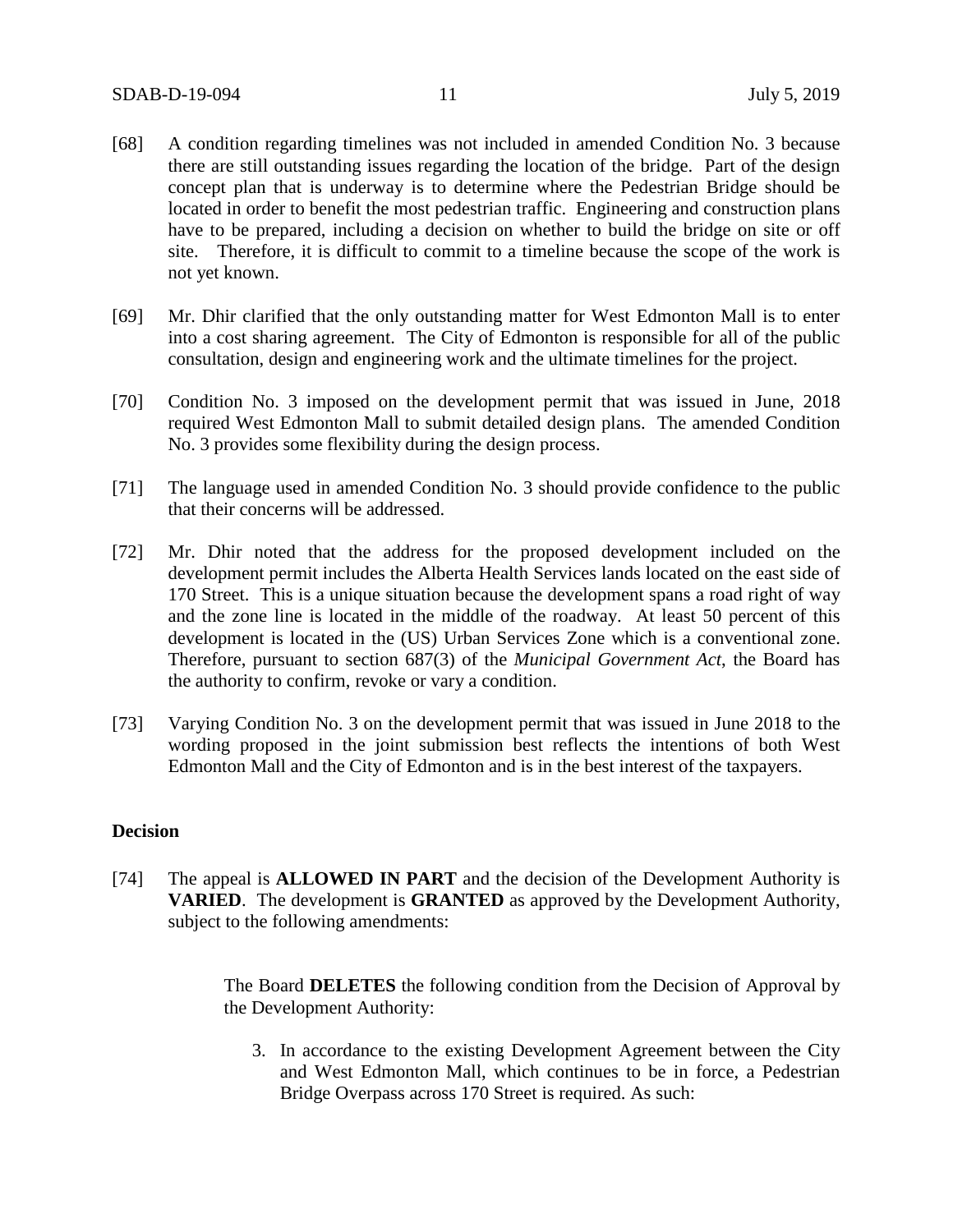- a. a new Pedestrian Bridge Overpass across 170 Street shall be replaced and reconstructed, connecting the west side to West Edmonton Mall at 8882-170 Street (Lots 5 and 6, Block 28, Plan 842 1891, Lot 6A, Block 22, Plan 842 1542, Lot 7, Block 22, Plan 832 2082 and Lot 4, Block 28, Plan 822 2590) and the east side to Alberta Health Services at 16940-87 Avenue (Lot 5, Block 3, Plan 0726880), to the satisfaction of the City of Edmonton, City Operations, Bridges, Structures and Open Space Maintenance Engineer. All costs of replacement and reconstruction shall be borne by the owners of West Edmonton Mall.
- b. The owners of West Edmonton Mall shall submit a detailed design of a new 170 Street Pedestrian Bridge Overpass, including pedestrian connections on the West Edmonton Mall site and Alberta Health Services site, to the satisfaction of the Development Officer and City of Edmonton, City Operations, Bridges, Structures and Open Space Maintenance Engineer.
- c. The owners of West Edmonton Mall shall provide, in writing, a time line for reconstruction of the Pedestrian Bridge Overpass by September 4, 2018, to the satisfaction of the Development Office and City of Edmonton, City Operations, Bridges, Structures and Open Space Maintenance Engineer.

The Board **IMPOSES** the following condition to the Decision of Approval by the Development Authority:

> West Edmonton Mall and the City of Edmonton shall enter into an Agreement for the construction of a new Pedestrian Overpass spanning 170 Street from West Edmonton Mall at 8882 – 170 Street (Lots 5 and 6, Block 28, Plan 842 1891, Lot 6A, Block 22, Plan 842 1542, Lot 7, Block 22, Plan 832 2082, and Lot 4, Block 28, Plan 822 2590) to Alberta Health Services at 16940 – 87 Avenue (Lot 5, Block 3, Plan 0726880), and such agreement shall contemplate any agreed-upon cost sharing and mechanisms therefore. Such agreement shall not preclude cost sharing mechanisms from third-parties, and may be incorporated into the parties' agreements regarding LRT infrastructure.

## [75] **The development is NOW subject to the following CONDITIONS (as proposed by the Development Authority and agreed to the parties to this appeal):**

1. Approval for demolition is for the portion of the 170 Street Pedestrian Bridge Overpass within City Road right-of-way. Immediately upon demolition of the Pedestrian Bridge, all areas of the 170 Street Road right-of-way, shall be cleared of all debris.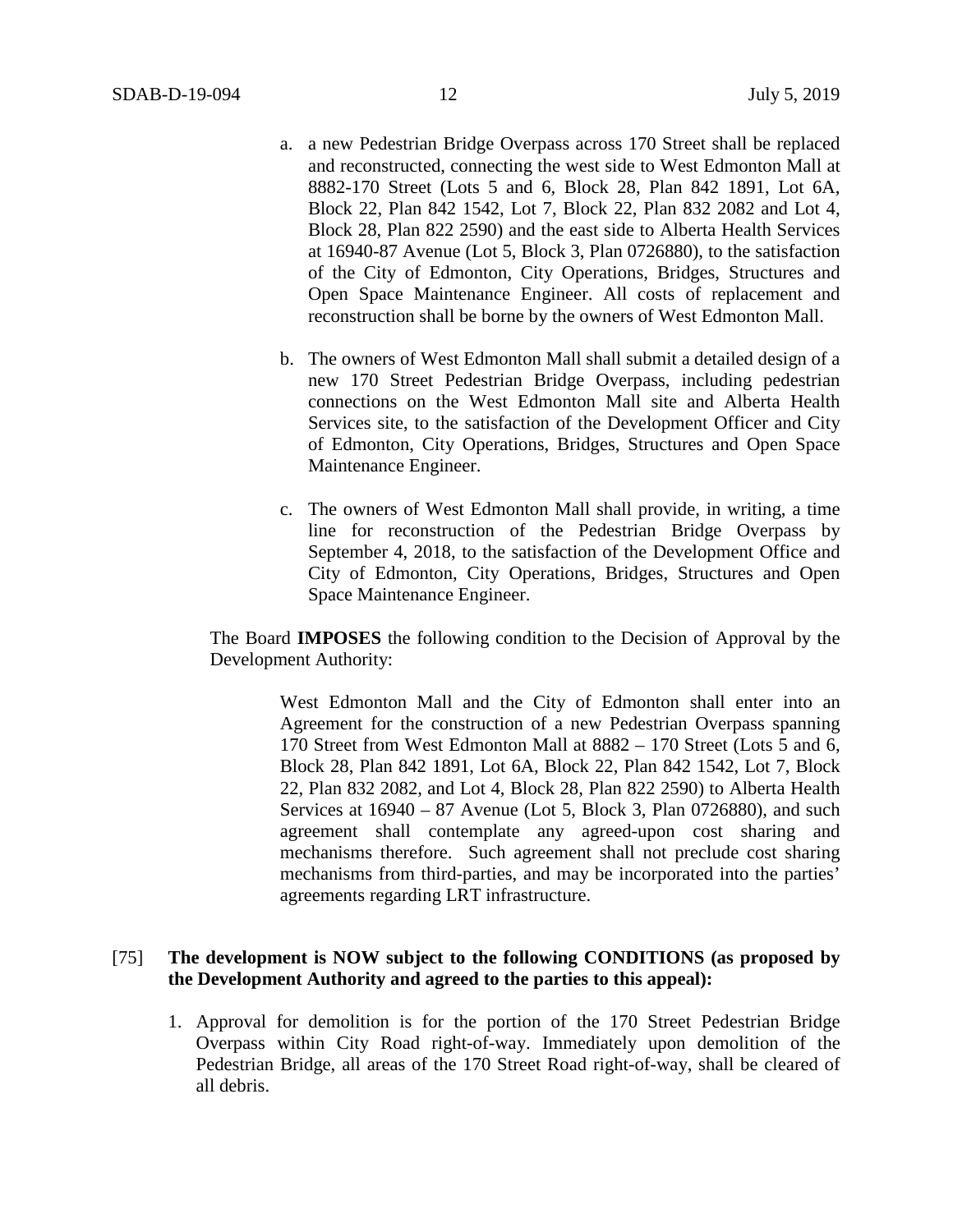- 2. The pedestrian path termination points on the east and west sides of the 170 Street Pedestrian Bridge Overpass must be closed to all pedestrian traffic, to the satisfaction of the Development Officer, and the City of Edmonton, City Operations, Bridges, Structures and Open Space Maintenance Engineer.
- 3. West Edmonton Mall and the City of Edmonton shall enter into an Agreement for the construction of a new Pedestrian Overpass spanning 170 Street from West Edmonton Mall at 8882 – 170 Street (Lots 5 and 6, Block 28, Plan 842 1891, Lot 6A, Block 22, Plan 842 1542, Lot 7, Block 22, Plan 832 2082, and Lot 4, Block 28, Plan 822 2590) to Alberta Health Services at 16940 – 87 Avenue (Lot 5, Block 3, Plan 0726880), and such agreement shall contemplate any agreed-upon cost sharing and mechanisms therefore. Such agreement shall not preclude cost sharing mechanisms from thirdparties, and may be incorporated into the parties' agreements regarding LRT infrastructure.

## **Reasons for Decision:**

- [76] This is an appeal of Development Permit, No. 276654077-003, to demolish a Pedestrian Bridge across 170 Street and to construct exterior alterations, that was granted on an emergency basis by the Development Authority on June 21, 2018.
- [77] The Applicant, West Edmonton Mall, appealed to vary the terms of a condition that was imposed on the approved Development Permit.
- [78] The condition that was appealed by the Applicant required West Edmonton Mall to construct at its expense a replacement Pedestrian Bridge overpass. In a joint submission by both the City of Edmonton and West Edmonton Mall, the parties requested that Condition No. 3 be replaced with the following proposed condition:

West Edmonton Mall and the City of Edmonton shall enter into an Agreement for the construction of a new Pedestrian Overpass spanning 170 Street from West Edmonton Mall at 8882 – 170 Street (Lots 5 and 6, Block 28, Plan 842 1891, Lot 6A, Block 22, Plan 842 1542, Lot 7, Block 22, Plan 832 2082, and Lot 4, Block 28, Plan 822 2590) to Alberta Health Services at 16940 – 87 Avenue (Lot 5, Block 3, Plan 0726880), and such agreement shall contemplate any agreed-upon cost sharing and mechanisms therefore. Such agreement shall not preclude cost sharing mechanisms from third-parties, and may be incorporated into the parties' agreements regarding LRT infrastructure.

- [79] This condition still requires the creation of an agreement for the construction of a new Pedestrian Bridge, but allows the parties to develop an agreed upon cost sharing mechanism.
- [80] This appeal deals with land that is located in two different zones. On the west side of the Pedestrian Bridge, the base of the overpass is located in the DC2 (1012) Site Specific Development Control Provision. On the east side of the Pedestrian Bridge, the land is zoned (US) Urban Services.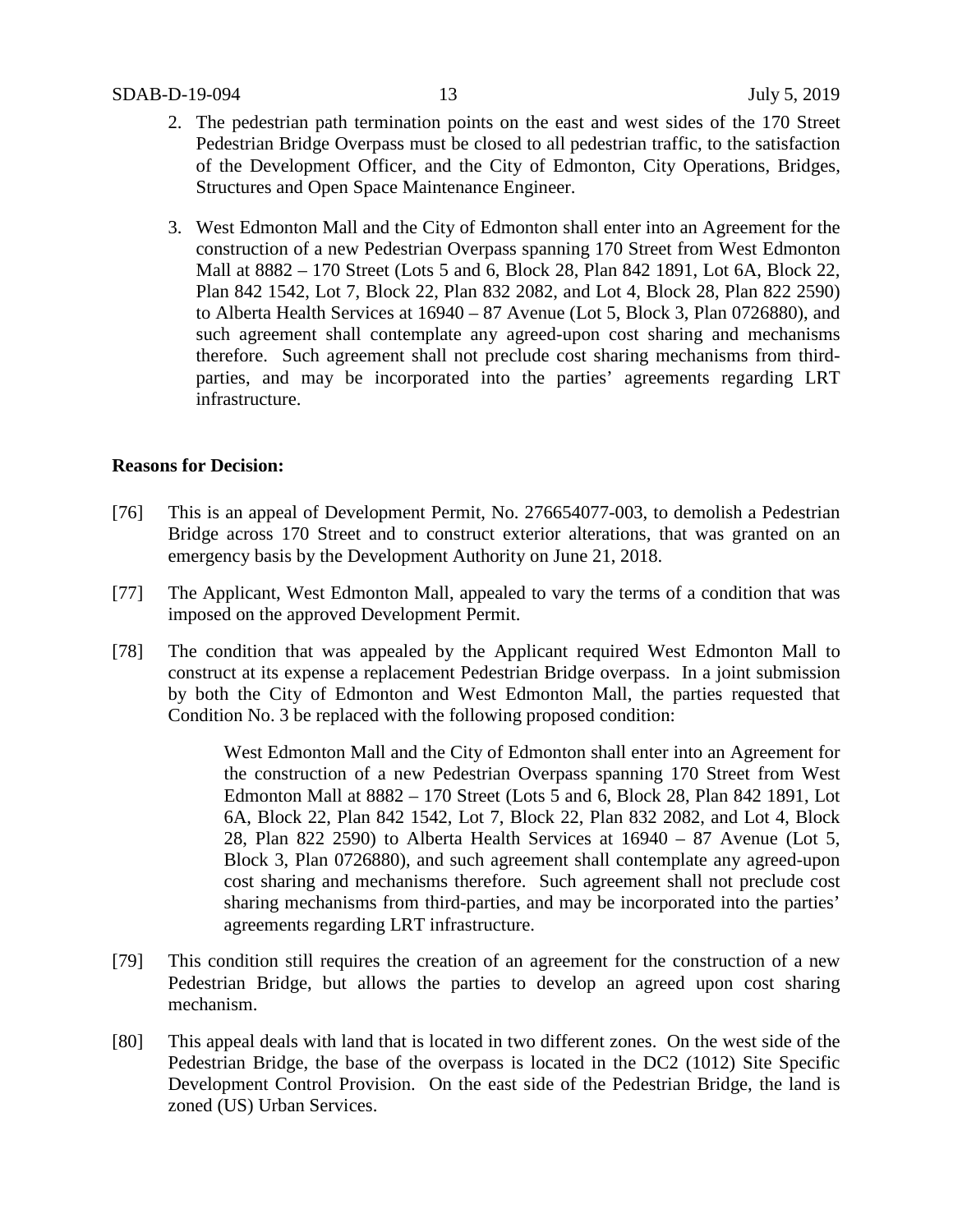- [81] With respect to the portion of the appeal that is located on land zoned (US) Urban Services Zone, this Board has the ability to simply replace the condition imposed by the Development Authority with a condition that it prefers, pursuant to Section 687(3)(d) of the *Municipal Government Act*.
- [82] However, section 685(4) of the *Municipal Government Act* imposes some restrictions on the portion of the appeal that deals with land located in the DC2 Site Specific Development Control Provision. Specifically, that the Board only has jurisdiction when it has been demonstrated that the Development Authority failed to follow the directions of Council.
- [83] It is to be noted that Condition No. 3 imposed by the Development Authority is not a condition required by the DC2 Bylaw regulations. It was imposed by the Development Authority through its general authority provided by City Council in section 15 of the *Edmonton Zoning Bylaw,* which in turn was authorized by section 650 of the *Municipal Government Act*.
- [84] The facts of the matter are uncontroverted: West Edmonton Mall applied for the demolition permit on an emergency basis. Engineering evidence presented to West Edmonton Mall demonstrated a clear and present danger to the public caused by the current state of the bridge. A discussion occurred between the City of Edmonton and West Edmonton Mall whereby West Edmonton Mall agreed to quickly demolish the existing Pedestrian Bridge at its own expense and through its own agency. However, it was agreed by both parties and memorialized in writing (although that writing was not before the Board) that the issue of who or how the Pedestrian Bridge would be replaced and at whose expense would be agreed to between the parties after the emergency demolition was complete.
- [85] However, when Development Permit No. 276654077-003 was issued on June 21, 2018, it contained Condition No. 3 which placed all of the obligations both to perform and to pay for the reconstruction of the new Pedestrian Bridge on West Edmonton Mall, which lead to this appeal.
- [86] It can be inferred that City Council would not condone the Development Authority placing conditions on a Development Permit that were contrary to what was agreed between the parties at the time that the permit was applied for. The Board again notes that nowhere in the DC2 Bylaw is it required that West Edmonton Mall pay for replacing the Pedestrian Bridge.
- [87] For these reasons, the Board finds that the Development Authority did not follow the directions of Council and the Board has jurisdiction pursuant to section 685(4) of the *Municipal Government Act* to issue a Development Permit that is in accordance with the directions of City Council.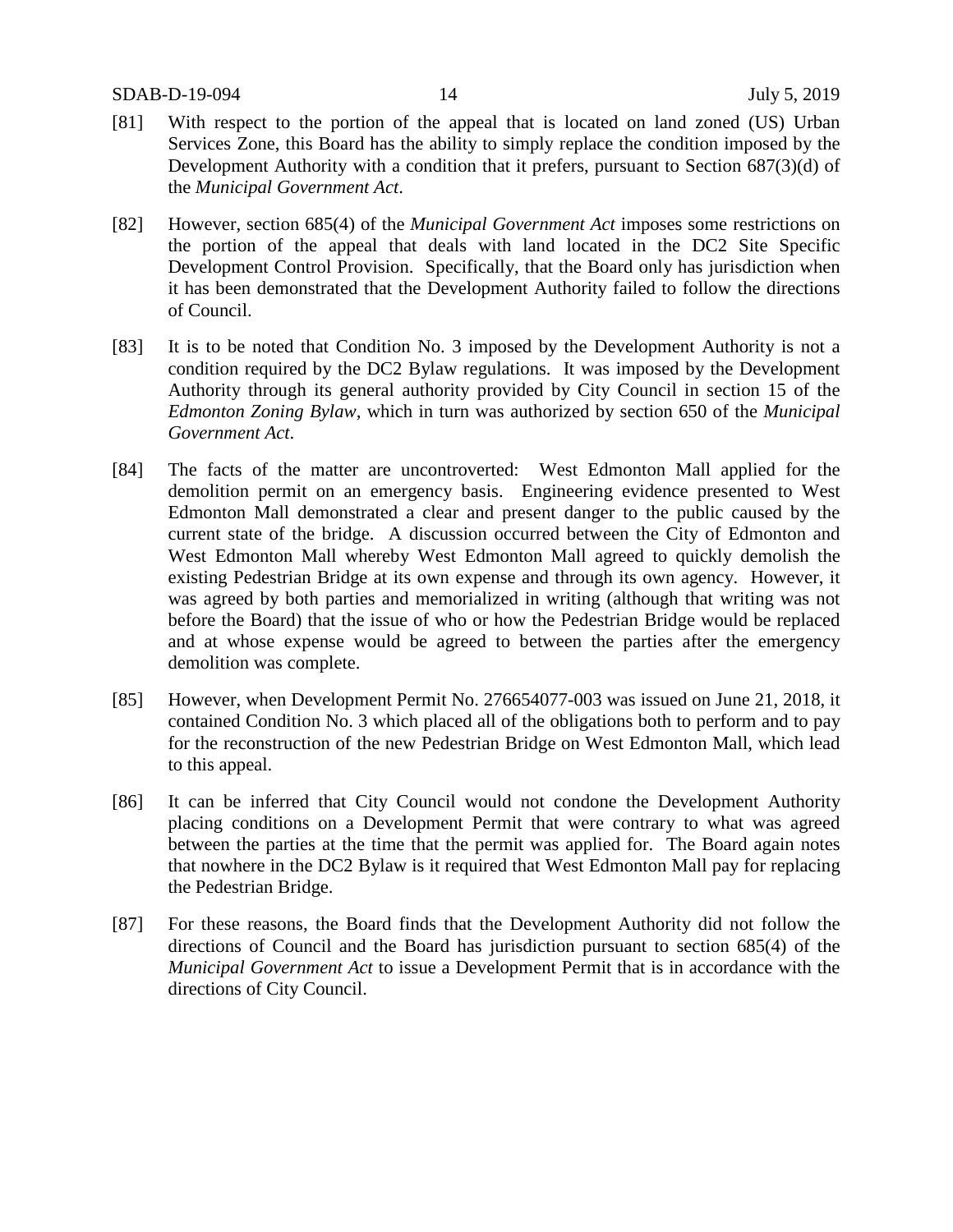- [88] Given that the varied Condition 3 that is being imposed by this Board was consented to by the solicitors for the City of Edmonton and West Edmonton Mall, the Board has decided to vary Development Permit No. 276654077-003 and replace Condition No. 3 that was imposed on that development permit with amended Condition No. 3 on the basis of the joint submission that was put before the Board at this hearing.
- [89] Based on all of the above, the appeal is allowed in part and the decision of the Development Authority is varied.

Mr. I. Wachowicz, Chair Subdivision and Development Appeal Board

Board Members in Attendance: Mr. M. Young; Mr. J. Jones; Ms. S. McCartney; Mr. A. Peterson